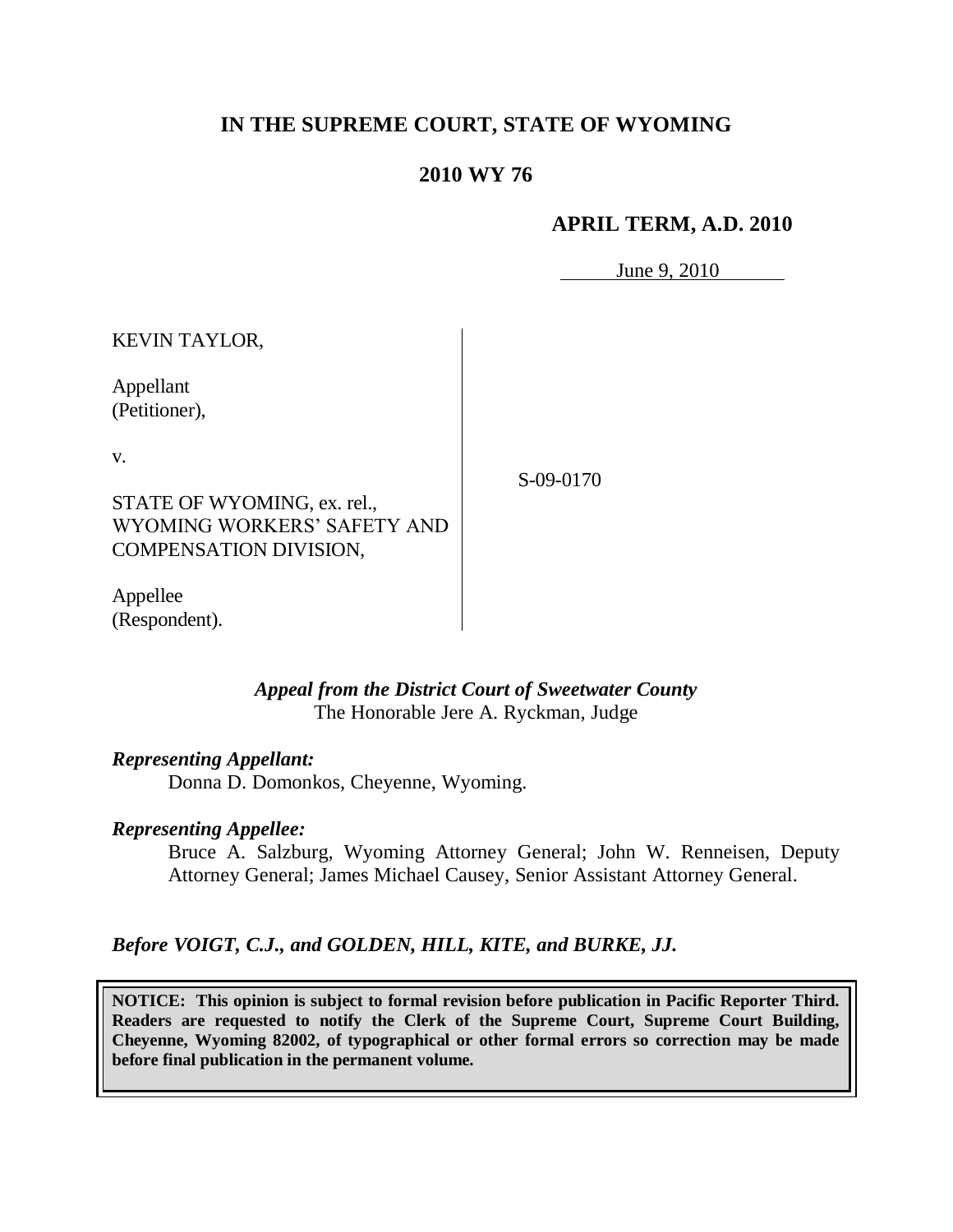### **KITE, Justice.**

 $\overline{a}$ 

[¶1] Kevin Taylor appeals the district court's order affirming the Medical Commission's (the Commission) determination that he failed to meet his burden of proving his 2007 chiropractic treatment was related to a 1991 work related injury. Mr. Taylor maintains that the Commission was collaterally estopped from considering evidence of a pre-existing condition that could have been presented by the State ex rel. Wyoming Workers' Safety and Compensation Division (the Division) in a 1998 contested workers' compensation case. We affirm, concluding that the Commission was not collaterally estopped from considering such evidence and, in any event, its decision to deny benefits was supported by substantial evidence even if the disputed evidence is ignored.

#### **ISSUE**

[¶2] Mr. Taylor presents a single issue on appeal, which he phrases as a statement:

The findings of fact and conclusions of law are not in accordance with the law due to reliance on evidence which is barred by the doctrine of collateral estoppel.

The Division phrases the issue differently:

When an administrative hearing in 1998 result [ed] in an award of benefits for [Mr.] Taylor's chiropractic care in 1998, does the doctrine of collateral estoppel prevent the Division from considering his current claims for additional chiropractic care?

# **FACTS**

[¶3] Mr. Taylor was injured in 1991 when he was emptying water buckets while working as a housekeeper for Hillhaven Nursing Home<sup>1</sup> in Rock Springs. He reported that he had injured his left shoulder and upper back. The Division concluded that injury was compensable and allowed payment of his medical claims, including chiropractic care.

 $1$  Mr. Taylor's employer is variously referred to in the record as Hillhaven, Sage View Care Center and Kindred Nursing Centers West, LLC.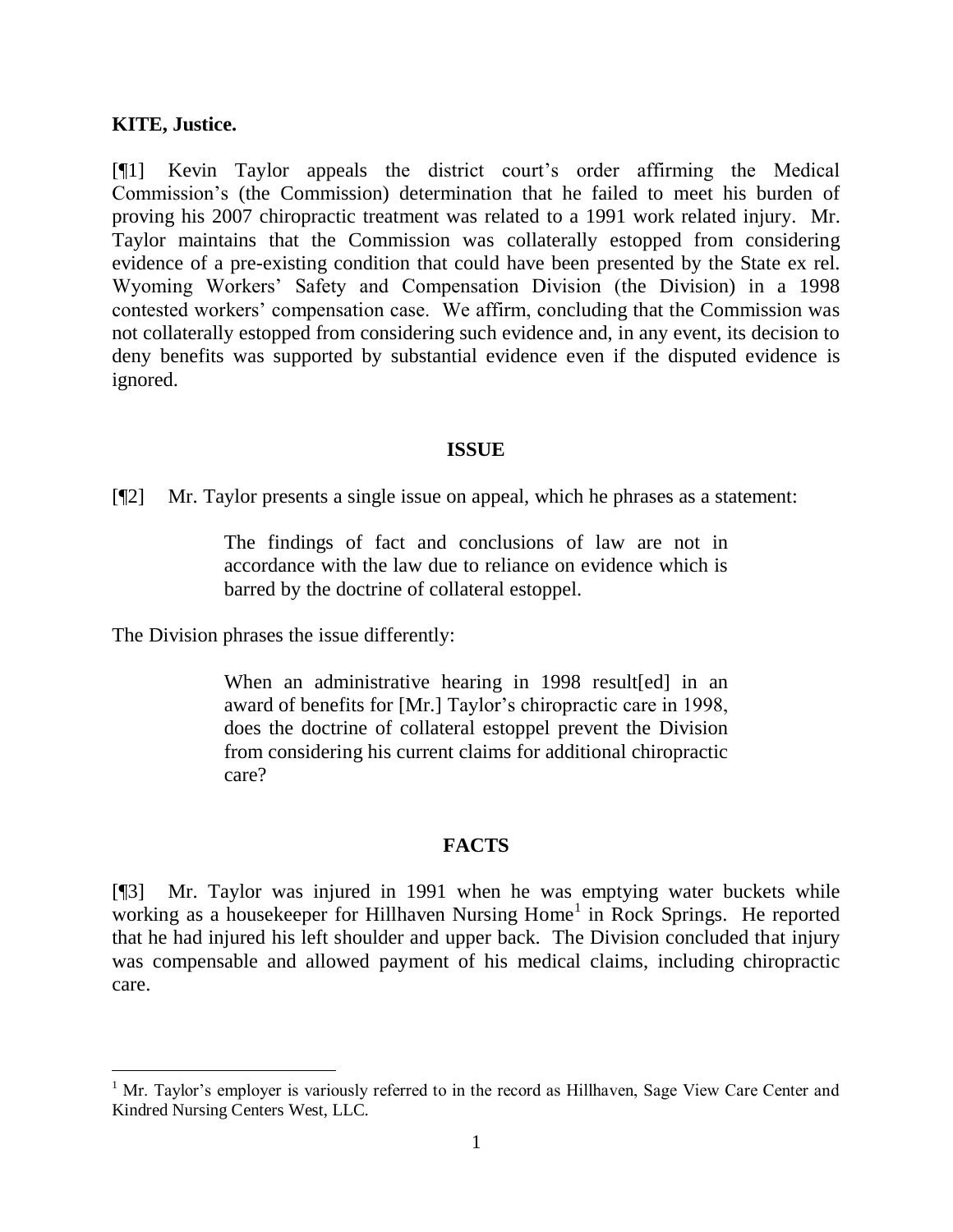[¶4] The Division continued to pay for Mr. Taylor's chiropractic treatments until 1998, when it denied some claims on the grounds that the treatment was not related to his 1991 work injury. The Office of Administrative Hearings (OAH) held a contested case hearing and concluded that his chiropractic treatment was related to the 1991 injury and "until further medical evidence would warrant a change, [Mr. Taylor] is entitled to receive medical benefits for continuing chiropractic care received twice per month."

[¶5] Mr. Taylor continued to receive chiropractic treatment until 2007, when the Division again denied payment on the basis that the 1991 injury had been resolved and any further treatment would be due to a preexisting medical condition and/or natural aging. Mr. Taylor objected to the Division's final determination and the matter was referred to the Commission for a contested case hearing. After a hearing, the Commission hearing panel concluded that Mr. Taylor had not satisfied his burden of proving his chiropractic treatment in 2007 was related to the 1991 work injury.

[¶6] The Commission's decision was based upon Mr. Taylor's lengthy and complicated medical history involving numerous accidents, both before and after the 1991 work accident. Prior to his work-related accident, Mr. Taylor injured his neck and left shoulder in a motor vehicle accident in 1987 and received chiropractic treatment and surgery on his left shoulder. As part of litigation resulting from that accident, a physician authored a letter in 1988 which stated:

> [Mr. Taylor] has received . . . a whiplash injury of his cervical spine with concomittant [sic] tension headaches, and a sprain/strain syndrome of his thoracic and lumbar spine. I think that this whiplash injury and the sprain/strain are not of a permanent nature and they will eventually improve. However, I feel that the injury to his shoulder is of a permanent nature and the prognosis of that is unknown at this time.

[¶7] After the contested case hearing in 1998, Mr. Taylor was involved in a number of accidents, including a serious automobile accident in July 1999. According to the record, Mr. Taylor reported a whiplash injury and complained of back pain in 2000. A series of tests showed significant problems in his cervical spine. On August 15, 2000, neurosurgeon John H. Schneider, M.D. performed an anterior cervical diskectomy and fusion with plating at the C5-6 level. After the surgery, Mr. Taylor experienced additional neurological problems and eventually had a second fusion of the cervical spine at the C6-7 level.

[¶8] As part of the litigation arising from the 1999 car accident, Kyle Norris, M.D. stated in 2002 that he believed Mr. Taylor's chiropractic treatment "would continue to be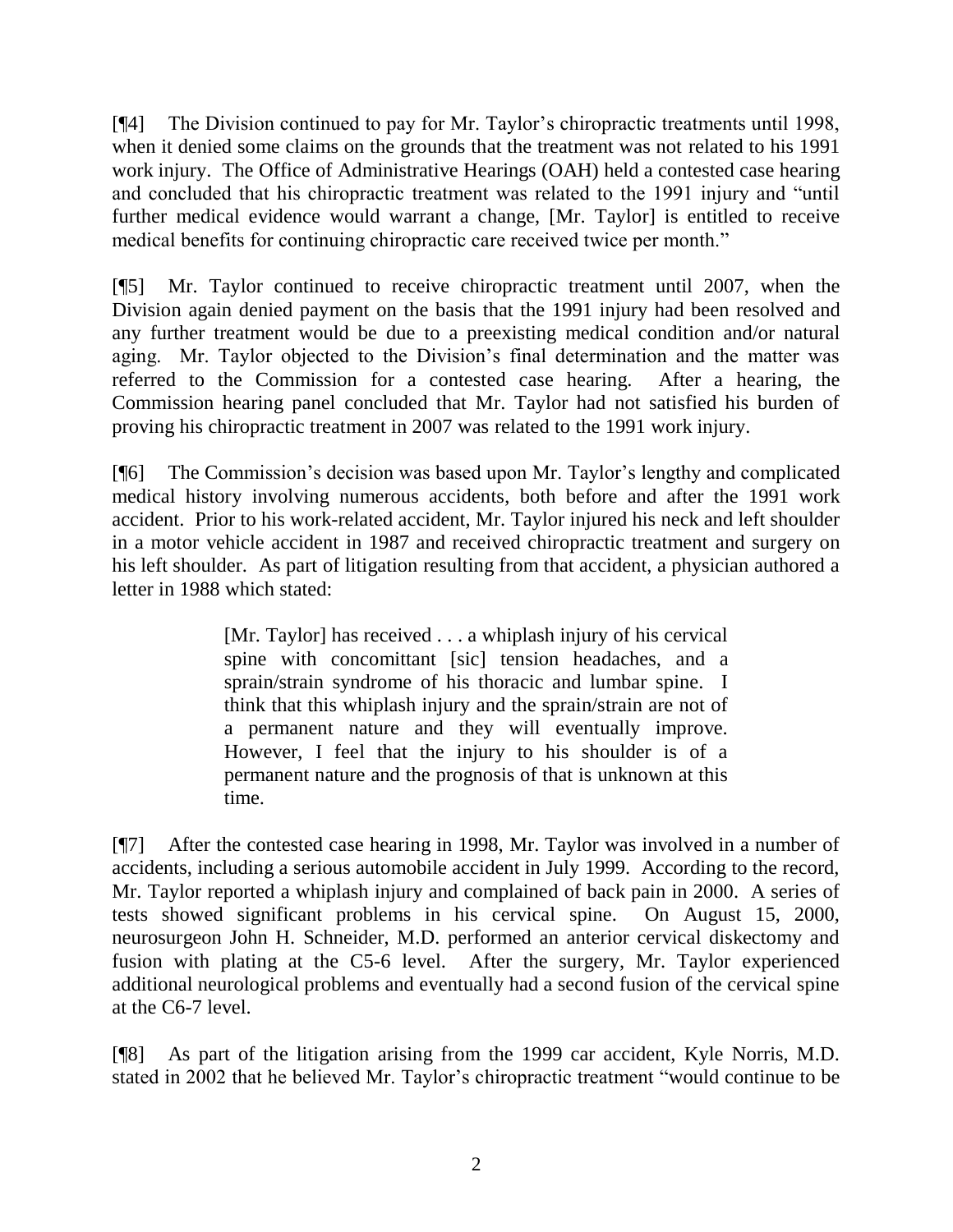related to his original Workers' Compensation injury." Mr. Taylor's neurosurgeon, Dr. Schneider, also opined:

> With regard to Mr. Taylor's neck post-motor vehicle accident, the structural anomalies threatening the nervous system have now been alleviated [by the surgeries]; however, he has had continued myofascial neck discomfort that will likely be permanent and require rehabilitation modalities, such as an occasional physical therapy or chiropractic manipulation.

The litigation was settled and his medical bills were paid from the proceeds.

[¶9] During the years after his work related injury, Mr. Taylor continued to receive treatments by a number of chiropractors paid by the Division. Michael Davidson, D.C. was providing treatment when the Division denied further payments in 2007. Dr. Davidson testified for Mr. Taylor at the contested case hearing, opining that his treatment was related to the original 1991 work injury. The Commission ruled that Dr. Davidson was not credible because he had a poor working knowledge of the mechanism of the 1991 injury and "an extremely poor understanding of the prior care and treatment that Mr. Taylor had received in the interim years between 1991 and 2006."

[¶10] The Commission also considered the report of an independent medical evaluation performed by Gerald R. Moress, M.D. Dr. Moress concluded that the 2007 chiropractic treatment was not related to the 1991 injury. The Commission found his opinion "to be credible and consistent with the evidence provided in this matter." The Commission's final finding of fact states:

> This Panel finds that the chiropractic care and treatment 17 years after the purported work injury, has not been proven to be directly and causally related to the original work injury of [March] 25, 1991. Numerous intervening causes have provided substantial problems to Mr. Taylor for which he has received a wide variety of care and treatment.

Accordingly, the Commission upheld the Division's denial of his claims.

[¶11] Mr. Taylor filed a petition for review of the agency order, and the district court affirmed. He appealed to this Court.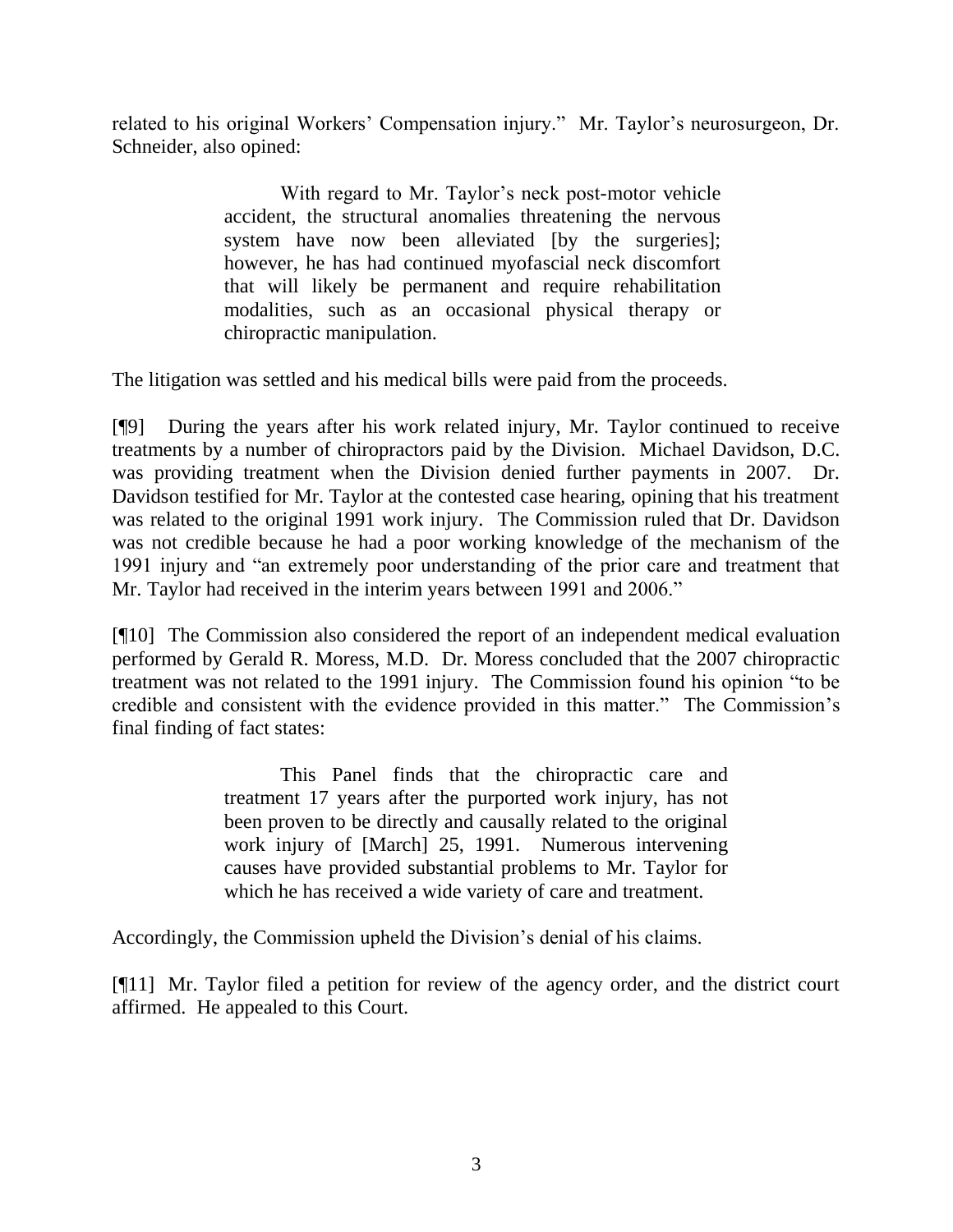#### **STANDARD OF REVIEW**

[¶12] On appeal from a district court's review of an administrative agency's decision, we give no deference to the district court's decision. We review the case as if it had come directly to us from the administrative agency. *Dutcher v. State ex rel. Wyoming Workers' Safety and Comp. Div.,* 2010 WY 10, ¶ 9, 223 P.3d 559, 561 (Wyo. 2010); *[Dale v. S & S Builders, LLC,](http://www.westlaw.com/Find/Default.wl?rs=dfa1.0&vr=2.0&DB=4645&FindType=Y&ReferencePositionType=S&SerialNum=2016551348&ReferencePosition=557)* [2008 WY 84, ¶ 8, 188 P.3d 554, 557 \(Wyo.](http://www.westlaw.com/Find/Default.wl?rs=dfa1.0&vr=2.0&DB=4645&FindType=Y&ReferencePositionType=S&SerialNum=2016551348&ReferencePosition=557) 2008). Our review is governed by [Wyo. Stat. Ann. § 16-3-114\(](http://www.westlaw.com/Find/Default.wl?rs=dfa1.0&vr=2.0&DB=1000377&DocName=WYSTS16-3-114&FindType=L)c) (LexisNexis 2009), which provides:

> (c) To the extent necessary to make a decision and when presented, the reviewing court shall decide all relevant questions of law, interpret constitutional and statutory provisions, and determine the meaning or applicability of the terms of an agency action. In making the following determinations, the court shall review the whole record or those parts of it cited by a party and due account shall be taken of the rule of prejudicial error. The reviewing court shall:

> (i) Compel agency action unlawfully withheld or unreasonably delayed; and

> (ii) Hold unlawful and set aside agency action, findings and conclusions found to be:

> (A) Arbitrary, capricious, an abuse of discretion or otherwise not in accordance with law;

> (B) Contrary to constitutional right, power, privilege or immunity;

> (C) In excess of statutory jurisdiction, authority or limitations or lacking statutory right;

> (D) Without observance of procedure required by law; or

> (E) Unsupported by substantial evidence in a case reviewed on the record of an agency hearing provided by statute.

[¶13] Mr. Taylor claims the doctrine of collateral estoppel barred the Commission from considering evidence of matters which occurred prior to his 1998 contested case hearing. This issue presents a question of law, which we review *de novo*. *Boe v. State ex rel. Wyoming Workers' Safety and Comp. Div.,* 2009 WY 115, ¶ 7, 216 P.3d 494, 496 (Wyo. 2009). To the extent that the issue is presented, we review the Commission's conclusion that Mr. Taylor did not meet his burden of proving that his 2007 chiropractic care was related to his 1991 work related injury by applying the substantial evidence standard. *Dutcher,* ¶ 10, 223 P.3d at 561.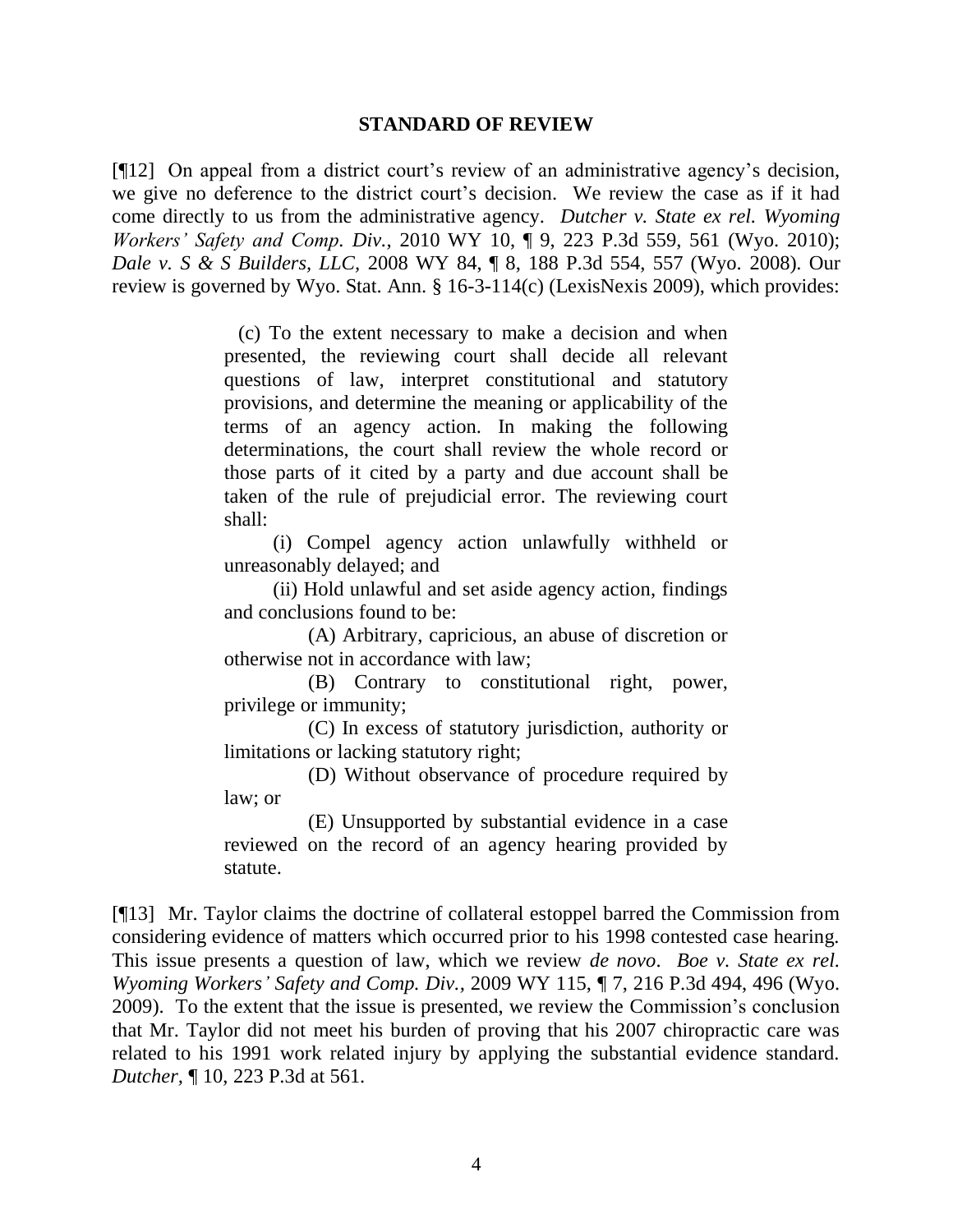# **DISCUSSION**

[¶14] Mr. Taylor asserts that the Commission committed an error of law when it considered any evidence that was, or could have been, presented at the 1998 contested case hearing. In particular, he challenges the Commission's reliance on evidence of his preexisting injury incurred in the 1987 motor vehicle accident to deny his claims for chiropractic care. Mr. Taylor maintains that collateral estoppel bars consideration of such evidence.

[¶15] The preclusion doctrines of collateral estoppel and res judicata apply in the administrative context, although we have stated that the issue preclusion associated with collateral estoppel is more appropriate in the administrative setting than the claim preclusion doctrine of res judicata. *Jacobs v. State ex rel. Wyoming Workers' Safety and Comp. Div.,* 2009 WY 118, ¶ 12, 216 P.3d 1128, 1132 (Wyo. 2009); *Slavens v. Bd. of County Comm'rs for Uinta County,* 854 P.2d 683, 685-86 (Wyo. 1993). The factors considered in determining whether collateral estoppel applies are:

> (1) whether the issue decided in the prior adjudication was **identical** with the issue presented in the present action; (2) whether the prior adjudication resulted in a judgment on the merits; (3) whether the party against whom collateral estoppel is asserted was a party or in privity with a party to the prior adjudication; and (4) whether the party against whom collateral estoppel is asserted had a full and fair opportunity to litigate the issue in the prior proceeding.

*[Wilkinson v. State ex rel. Wyo. Workers Safety and Comp.](http://www.westlaw.com/Find/Default.wl?rs=dfa1.0&vr=2.0&DB=661&FindType=Y&ReferencePositionType=S&SerialNum=1999267595&ReferencePosition=1234)  [Div.,](http://www.westlaw.com/Find/Default.wl?rs=dfa1.0&vr=2.0&DB=661&FindType=Y&ReferencePositionType=S&SerialNum=1999267595&ReferencePosition=1234)* [991 P.2d 1228, 1234 \(Wyo.1999\)](http://www.westlaw.com/Find/Default.wl?rs=dfa1.0&vr=2.0&DB=661&FindType=Y&ReferencePositionType=S&SerialNum=1999267595&ReferencePosition=1234) (emphasis in original) (quoting *[Slavens,](http://www.westlaw.com/Find/Default.wl?rs=dfa1.0&vr=2.0&DB=661&FindType=Y&ReferencePositionType=S&SerialNum=1993119256&ReferencePosition=686)* 854 [P.2d at 686\).](http://www.westlaw.com/Find/Default.wl?rs=dfa1.0&vr=2.0&DB=661&FindType=Y&ReferencePositionType=S&SerialNum=1993119256&ReferencePosition=686)

*Jacobs,* ¶ 12, 216 P.3d at 1132. *See also*, *Hemme v. State ex rel. Wyoming Workers' Comp. Div.,* 914 P.2d 824 (Wyo. 1996) (ruling made in previous agency order could not be challenged in a subsequent case because the first order was not appealed); *Hall v. State ex rel. Wyoming Workers' Comp. Div.,* 2001 WY 136, ¶ 14, 37 P.3d 373, 377 (Wyo. 2001) (holding collateral estoppel applies to workers' compensation claims that have been adjudicated before the OAH).

[¶16] The first step in the collateral estoppel analysis requires us to determine whether the issues presented in each action were identical. The record contains only a limited amount of information concerning the 1998 contested case proceeding. The notice of referral for hearing on January 16, 1998, stated the issue as: "[c]urrent treatment is not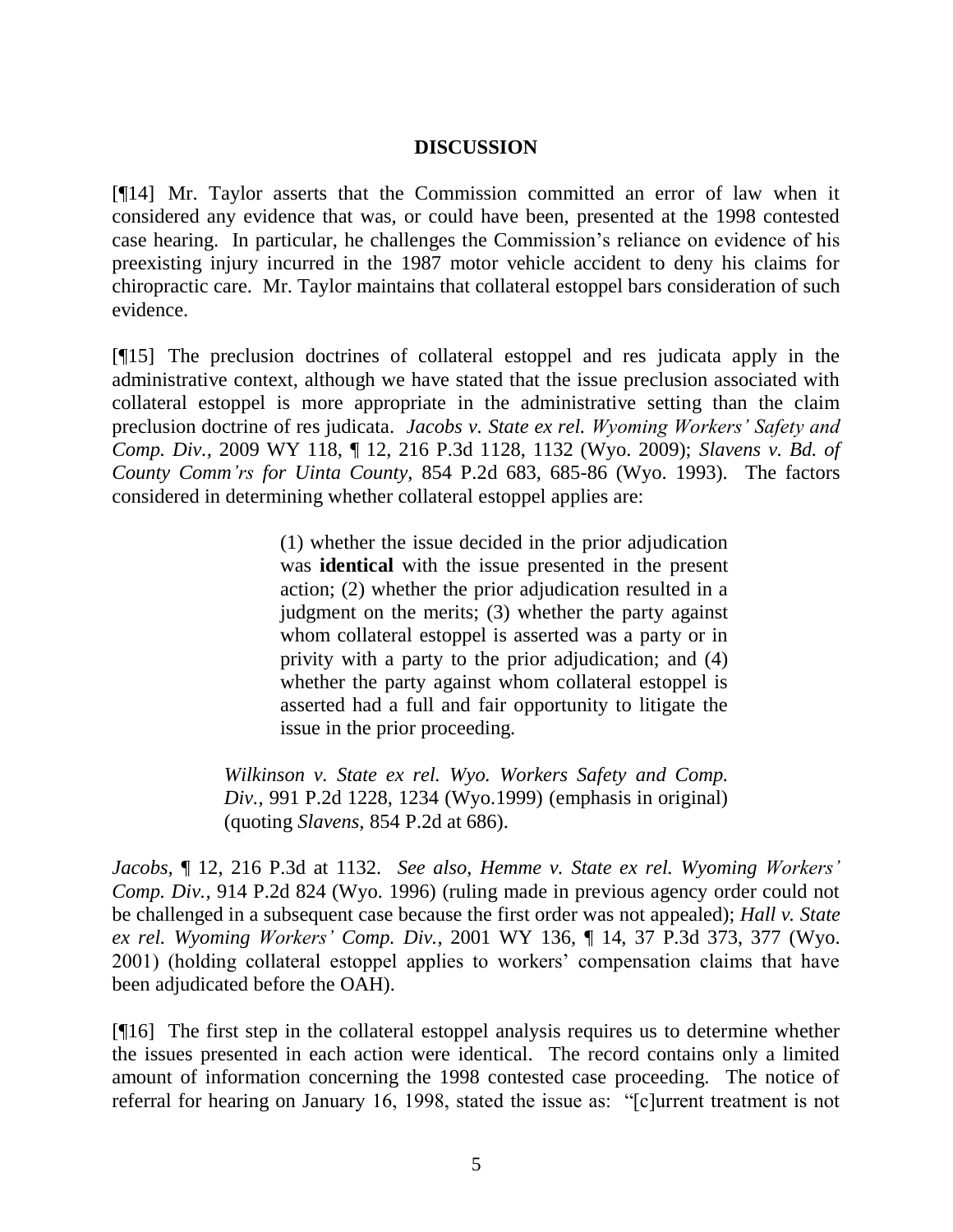related to the original left shoulder and thoracic spine injury on March 25, 1991." The findings of fact in the 1998 order awarding benefits, included:

- Mr. Taylor was injured while lifting a mop bucket at work in 1991.
- The original injury was diagnosed as combined muscular and ligament strain with mild nerve injury, brachioplexus.<sup>2</sup>
- Mr. Taylor received medical benefits for that injury for several years, including twice monthly chiropractic treatments.
- A 1993 independent medical examination by Dr. Paulos gave a different diagnosis and indicated that "the lifting injury incurred by the Claimant was probably an exacerbation of an original injury."
- Testimony by Mr. Taylor's treating chiropractor indicated that his treatment was consistent with Mr. Taylor's original "neck and upper back injury."

The OAH order concluded:

[I]t is more likely than not that the twice monthly chiropractic treatments being received by the Claimant are reasonably medically necessary and that they are related to the original injury.

It may be that the [Division's] final determination could be upheld by this Office upon receipt of further medical evidence. In any event the Office concludes that until further medical evidence would warrant a change, the Claimant is entitled to receive medical benefits for continuing chiropractic care received twice per month.

[¶17] It is not clear whether the OAH considered the effect of Mr. Taylor's pre-existing shoulder and neck injury incurred in the 1987 accident on his 1991 work related injury at the hearing. There is, of course, a general rule that "[c]laim preclusion principles of res judicata bar the relitigation of issues that were or could have been raised in the first action." *Cermak v. Great West Cas. Co.,* 2 P.3d 1047, 1054 (Wyo. 2000). However, our statutes and case law indicate that application of the general principle is limited in the workers' compensation context.

[¶18] Wyo. Stat. Ann. § 27-14-606 (LexisNexis 2009) provides:

 $\overline{a}$  $2$  Injuries to the brachio plexus affect the nerves supplying the shoulder, upper arm, forearm and hand, causing numbness, tingling, pain, weakness, limited movement, or even paralysis of the upper limb. Stedman's Medical Dictionary 1400-01 (27<sup>th</sup> ed. 2002).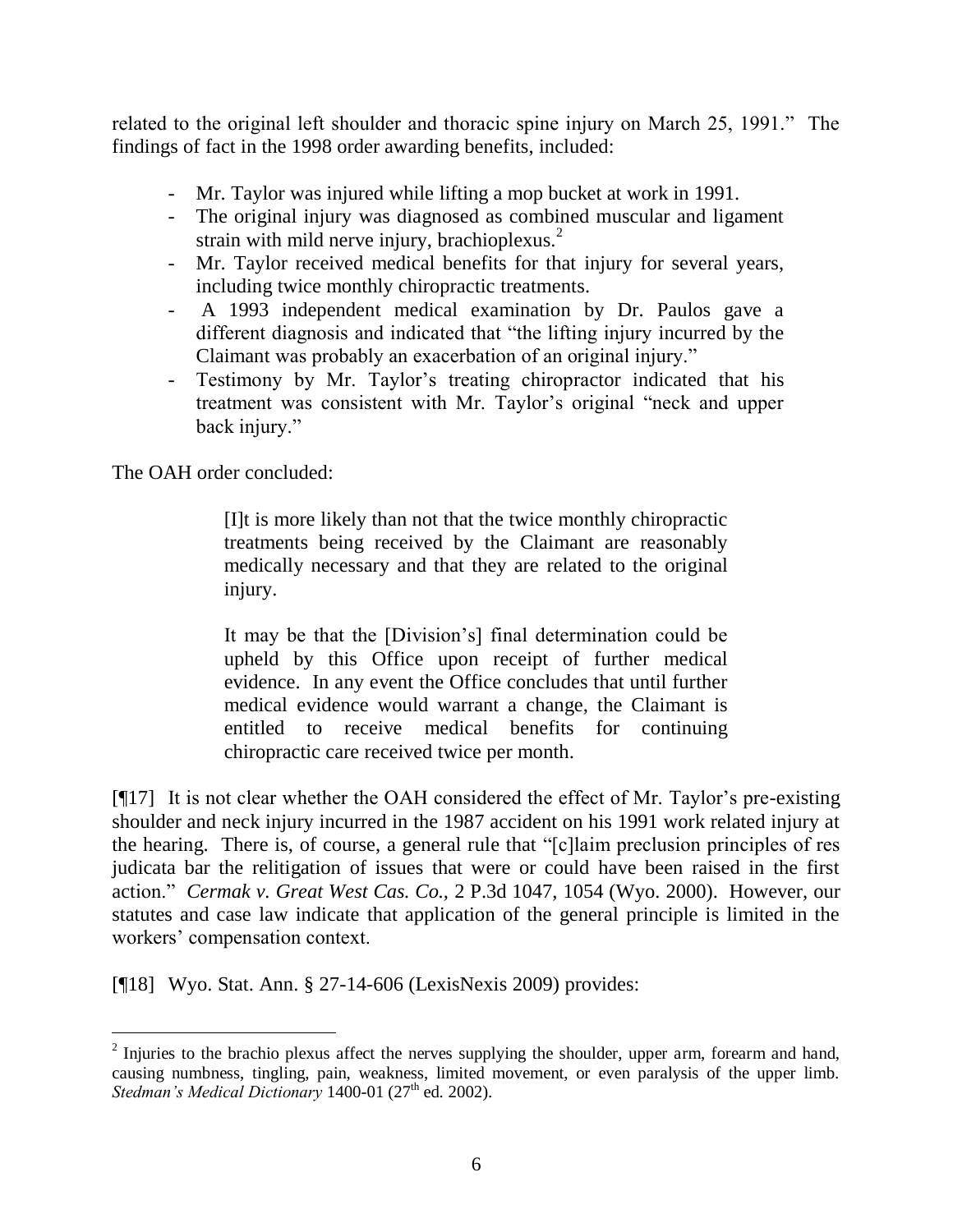Each determination or award within the meaning of this act is an administrative determination of the rights of the employer, the employee and the disposition of money within the worker's compensation account as to all matters involved. No determination shall be final without notice and opportunity for hearing as required by this act.

Thus, the Wyoming legislature has made it very clear that workers' compensation claims can, and should, be separately decided.

[¶19] *Jacobs* demonstrates the precision with which the issues are scrutinized for collateral estoppel effect in the workers' compensation context. In that case, although there were earlier contested case proceedings which discussed the claimant's abdominal pain, this Court held that collateral estoppel did not bar consideration of the compensability of treatment for that pain. We stated that the issue had not been fully litigated in the earlier proceedings nor had a final decision been made on that issue. This Court did not hold that, because the Division could have raised the issue in an earlier proceeding, it was prohibited from later contesting that aspect of the claimant's care. *Jacobs, ¶* 13-15, 216 P.3d at 1132-33.

[¶20] The issue determined in 1998 was whether Mr. Taylor's chiropractic treatment, at that time, was related to the 1991 work injury. The Division is certainly prohibited from re-litigating that issue. The Commission did not re-analyze the propriety of the 1998 contested case ruling in its decision in this case; it determined whether Mr. Taylor's treatment in 2007 was related to the 1991 work injury. That issue was not identical to the issue considered at the 1998 hearing. We, therefore, conclude that collateral estoppel did not bar the Commission from considering any of the evidence presented at the hearing.

[¶21] It is also worth noting that the Commission did not rely solely, or even primarily, upon evidence concerning the injuries Mr. Taylor suffered in the 1987 motor vehicle accident. A good summary of the Commission's rationale is found near the end of its order:

> The Wyoming Workers' Safety and Compensation Division paid for many years of chiropractic care and treatment for Mr. Taylor's work injury of March 25, 1991, and the OAH found that the original injury continued to be compensable for purposes of continued chiropractic treatment in 1998. However, a review of the current care and treatment, in light of numerous intervening motor vehicle accidents, and two non-work related cervical fusions, does not establish that current care and treatment has been proven to be related to the original work injury. Mr. Taylor has not provided credible